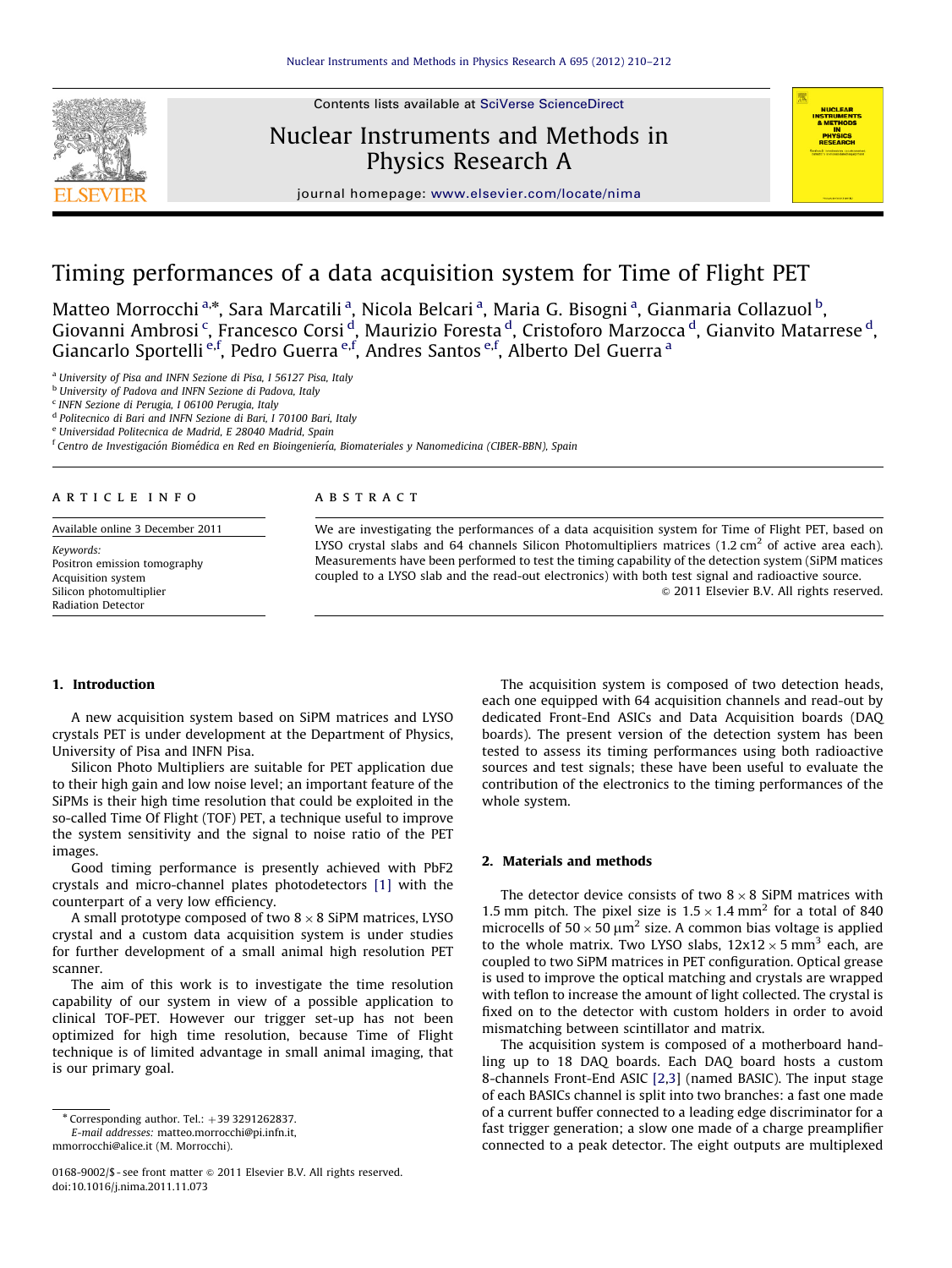and sent to a 10 bits ADC hosted on each DAQ board. Data from all the ADCs are handled by an FPGA located on the motherboard, then sent to a host PC through a USB port.

Two DAQ boards with 8 channels each are already available and others are under tests.

Twelve different trigger levels could be chosen and the time distribution of the digital trigger signals between the two DAQ has been analyzed.

#### 2.1. Electronic's timing contribution

Preliminary measurements have been performed to estimate the intrinsic time jitter of the Front-End electronics; test signals were used to simulate different charge injections from the SiPMs.

To perform this measurement, a synchronous test signal has been sent to the input of two BASICs, and then the time delay of the two fast-OR signals has been acquired. Signals of the same amplitude were sent to both boards; thus any signal time walk contribution is not affecting the measurement. Tests signals consisting of square waves of different amplitudes generated by a pulse generator LeCroy9210 are sent to a shaper, whose circuit is represented in Fig. 1.

For charge injection we have used a capacitance of 390 pF and a partition circuit consisting of two resistances to reproduce the real amplitude of the signal. The signal obtained has a rise time of the order of a few nano-seconds and a fall time of about 13 ns, that well reproduces the SiPM signal shape. For the input impedance of the Front-End circuit a value of 20  $\Omega$  was chosen; this value was given as upper limit for the buffer current circuit in the ASIC design.

The two digital signals of Fast-Or trigger have both been sent to a LeCroy LC684DM scope to evaluate the time distribution.

The scope contribution to the timing distribution has been previously measured with synchronous square waves and quantified to less than 40 ps.

#### 2.2. Timing measurements

To measure the time jitter of the whole detection system, the two sensors have been mounted one in front of the other and both irradiated with a Na-22 source.

The 8 central channels of each SiPM matrix in a row have been connected to the input channels of the DAQ board and the trigger of both BASICs have been sent to the scope to evaluate the time delay between the two digital signals. The bias voltage of the two matrices has been chosen so as to have the same gain in both detectors. A schematic drawing of the acquisition set-up is shown in Fig. 2.



Fig. 1. Schematic of the charge injection circuit where the 20  $\Omega$  impedance symbolizes the Front-End contribution.



Fig. 2. Scheme of the set-up used to evaluate the time coincidence distribution.



Fig. 3. Standard deviation of the time delay distribution as a function of the charge injected.

## 3. Results

The standard deviation of the time delay distribution as a function of the charge injected with test signals is shown in Fig. 3.

The charge input has been quantified using the multiplexer output. The voltage at the output of the pulse generator was properly chosen so as to work inside the dynamic range of the CSA.

As the charge injected increases, the time jitter decreases due to the improvement of the signal to noise ratio. The minimum value achieved is 70 ps sigma.

Time delay distribution could also be convoluted with a Na-22 spectrum acquired in time coincidence to evaluate only the electronic contribution over the entire range of events with a result lower than 100 ps.

Timing measurement with SiPM matrices was performed using the lower possible threshold and without selecting any energy window for the events.

Results shown below do not represent the best possible performance of the system because just a single threshold only is used to trigger the events.

A high SiPM's operating voltage was chosen (working inside the dynamic range of the DAQ, as in standard acquisition) to perform the best possible result, according to the previous measurements. The time delay distribution is shown in [Fig. 4](#page-2-0).

The large time jitter of the signals (490 ps sigma) mainly derives from the time walk among signals of different amplitude, and strictly depends on the adopted trigger method.

In fact, with the present front-end architecture, only one threshold can be chosen for energy selection. An improvement of the Front-End foresees a double discriminator architecture in which a very low threshold optimizes timing performances while a second threshold allows for energy selection, thus reducing the time *itter*.

Previous measurements executed with a double threshold method show a standard deviation of less than 150 ps for the photodetector-crystal contribution in timing coincidence; thus